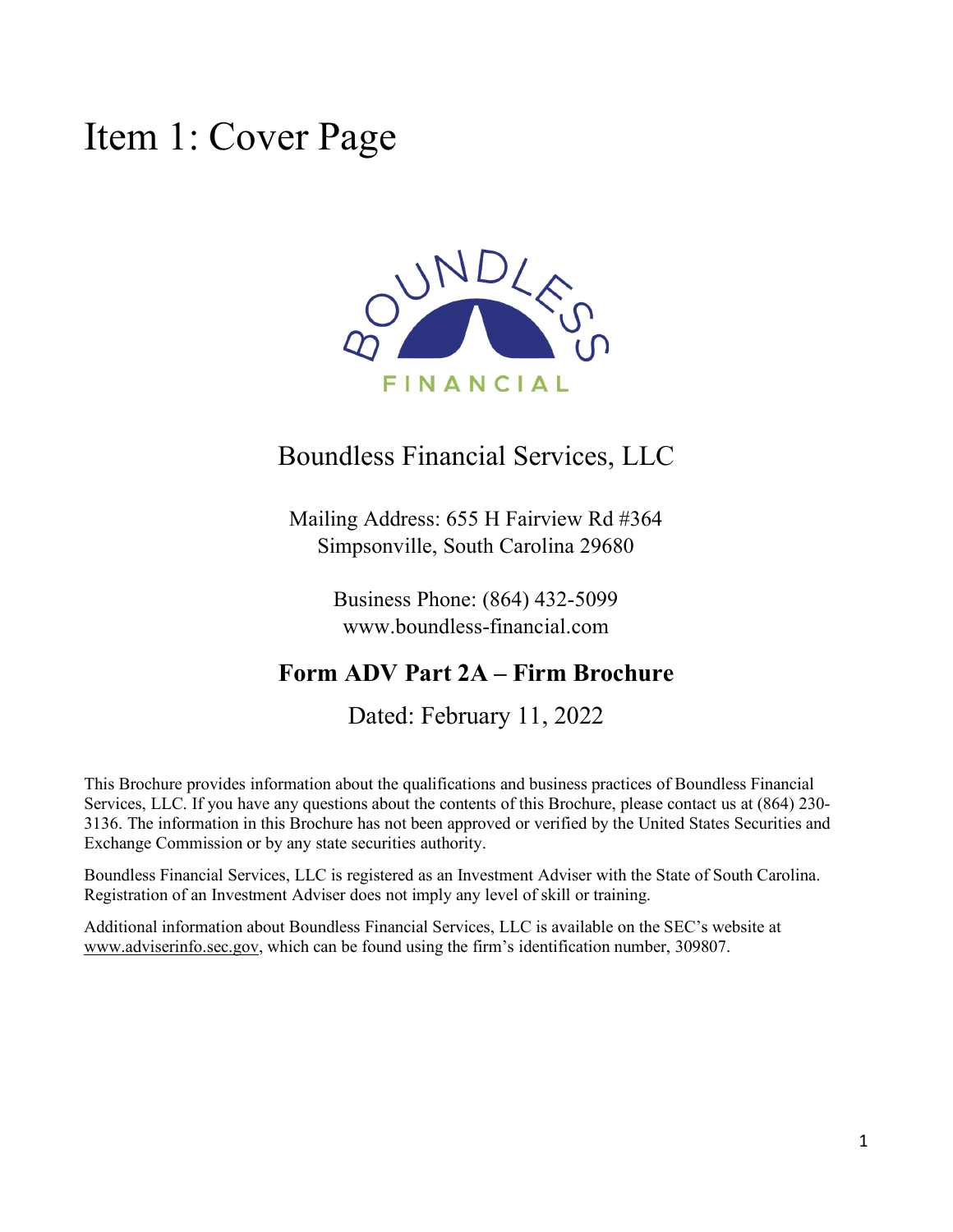# <span id="page-1-0"></span>Item 2: Material Changes

The last annual update of this brochure was filed on January 26, 2021. The following changes have been made to this version of the Disclosure Brochure:

- New business phone number added. See Cover Page for more information.
- Business experience added and removed. See Item 19 for more information
- Outside Business activities added and removed. See Item 19 for more information.
- Ongoing Comprehensive Financial Planning fees increased from \$580 to \$1,250 per month. See Item 5 for more information.
- Project-Based Financial Planning Fixed fees increased from \$6,950 to \$10,000. See Item 5 for more information.
- Financial Coaching period changed from 3 months to 4 months. Fees changed from flat rate of \$1,797 to flat rate of \$1,000. See Item 5 for more information.
- We have amended our Fee Schedule for investment management fee. See Item 5 for more information.
- We have amended our fees for ongoing Comprehensive Financial Planning. See Item 5 for more information.
- The maximum fee for project-based work has increased from \$2,495 to \$6,950. See Item 5 for more information.
- We have added a description of fees for our two (2) new services: Financial Coaching and Educational Seminars. See Item 5 for more information.
- We have added two (2) new services: Financial Coaching and Educational Seminars. See Item 4 for more information.

Form ADV Part 2B Brochure Supplement:

- Business experience edited/added. Please see Item 2 for more information.
- Other investment-related business activities were removed and added. Please see item 4 for more information.
- Additional Compensation removed and added. Please see Item 5 for more information.

#### **Future Changes**

From time to time, we may amend this Disclosure Brochure to reflect changes in our business practices, changes in regulations, and routine annual updates as required by the securities regulators. Either this complete Disclosure Brochure or a Summary of Material Changes shall be provided to each Client annually and if a material change occurs in the business practices of Boundless Financial Services, LLC.

At any time, you may view the current Disclosure Brochure online at the SEC's Investment Adviser Public Disclosure website a[t](http://www.adviserinfo.sec.gov/) [http://www.adviserinfo.sec.gov](http://www.adviserinfo.sec.gov/) by searching for our firm name or by our CRD number 309807.

You may also request a copy of this Disclosure Brochure at any time.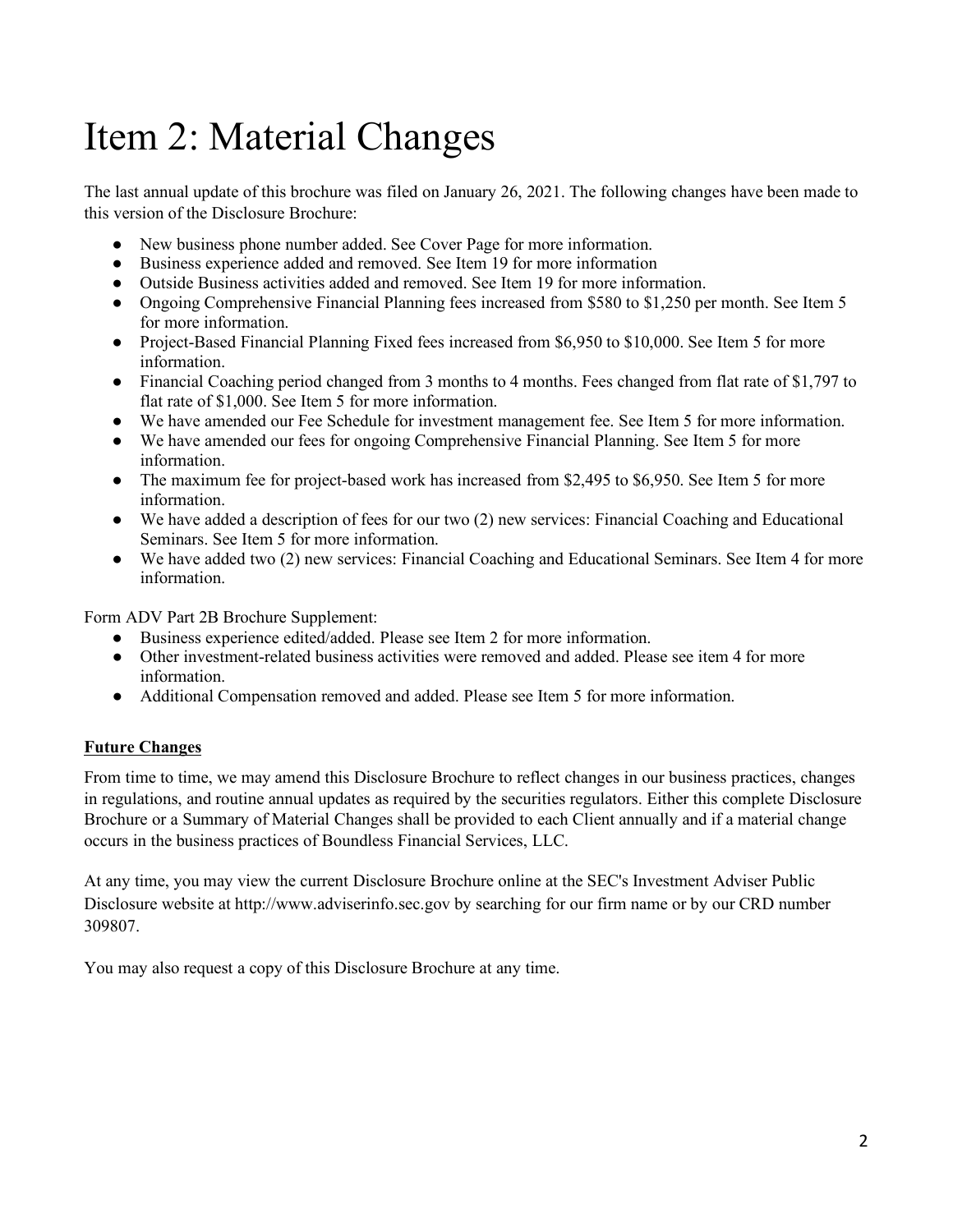## <span id="page-2-0"></span>Item 3: Table of Contents

### **Contents**

| <b>Item 1: Cover Page</b>                                                                      | $\mathbf{1}$   |
|------------------------------------------------------------------------------------------------|----------------|
| <b>Item 2: Material Changes</b>                                                                | $\overline{2}$ |
| <b>Item 3: Table of Contents</b>                                                               | 3              |
| <b>Item 4: Advisory Business</b>                                                               | 4              |
| Item 5: Fees and Compensation                                                                  | 8              |
| Item 6: Performance-Based Fees and Side-By-Side Management                                     | 10             |
| <b>Item 7: Types of Clients</b>                                                                | 10             |
| Item 8: Methods of Analysis, Investment Strategies and Risk of Loss                            | 10             |
| <b>Item 9: Disciplinary Information</b>                                                        | 12             |
| Item 10: Other Financial Industry Activities and Affiliations                                  | 13             |
| Item 11: Code of Ethics, Participation or Interest in Client Transactions and Personal Trading | 13             |
| <b>Item 12: Brokerage Practices</b>                                                            | 15             |
| <b>Item 13: Review of Accounts</b>                                                             | 16             |
| Item 14: Client Referrals and Other Compensation                                               | 16             |
| Item 15: Custody                                                                               | 16             |
| <b>Item 16: Investment Discretion</b>                                                          | 17             |
| <b>Item 17: Voting Client Securities</b>                                                       | 17             |
| Item 18: Financial Information                                                                 | 17             |
| Item 19: Requirements for State-Registered Advisers                                            | 18             |
| Form ADV Part 2B - Brochure Supplement                                                         | 20             |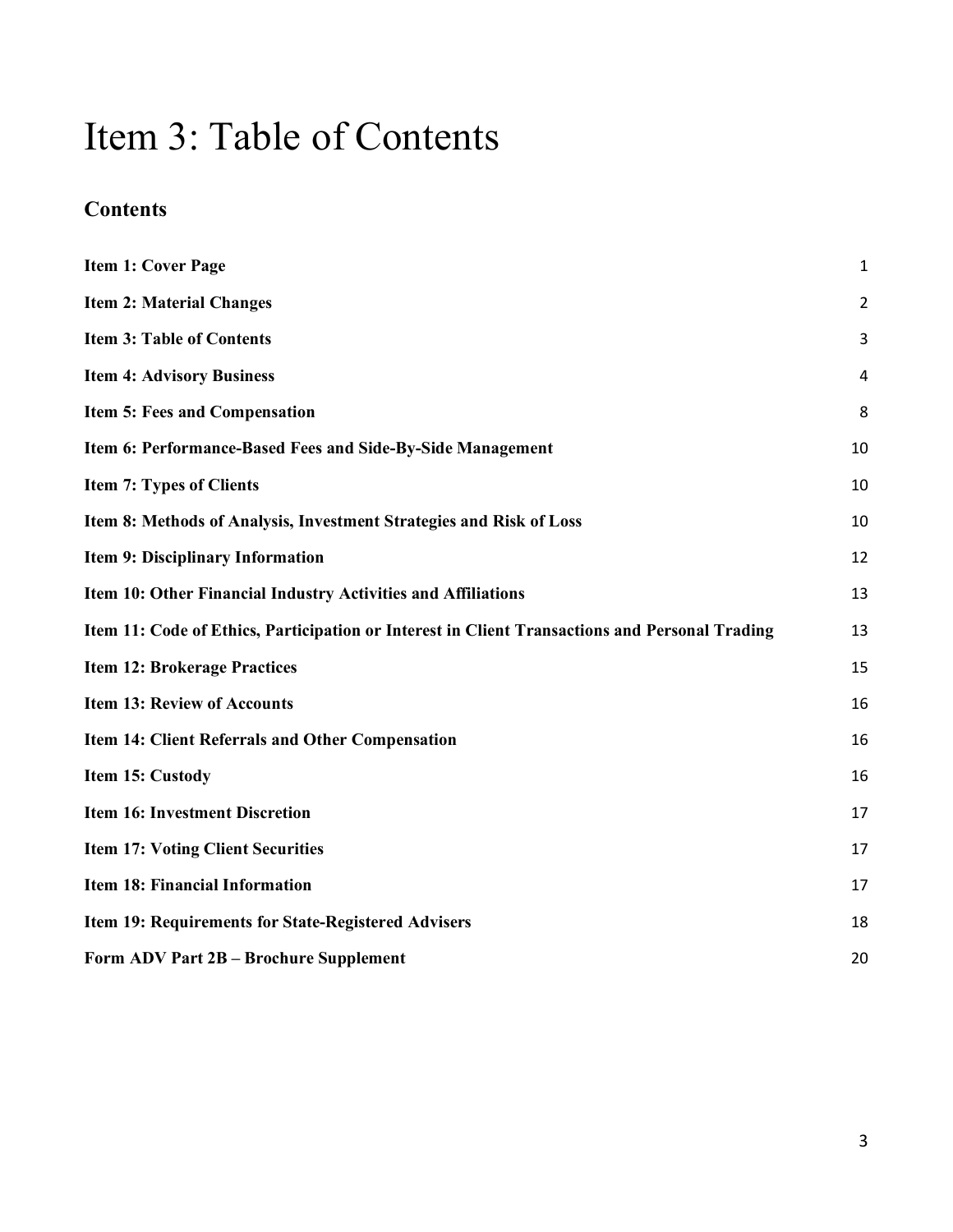# Item 4: Advisory Business

### **Description of Advisory Firm**

Boundless Financial Services, LLC (hereinafter referred to as "Boundless Financial", "BFS", "we", "firm", and "us") is registered as an Investment Adviser with the state of South Carolina. We are a limited liability company founded in May of 2020 and registered in September of 2020. Danielle Harmon is the principal owner of Boundless Financial.

### **Types of Advisory Services**

#### **Investment Management using a Sub-Advisor**

BFS may determine that opening an account with a professional independent third party money manager/Sub-Advisor is in your best interests. This would allow you to obtain portfolio management services that may otherwise require higher minimum account sizes outside of our program. The money managers selected under this program will have discretion to determine the securities to buy and sell within the account, subject to any reasonable restrictions imposed by you. We will provide you with the independent money manager's ADV Disclosure Brochure, which you should carefully review for important and specific program details.

If we recommend the use of an independent money manager, BFS will:

- Assist in the identification of your investment objectives
- Recommend specific investment asset allocation strategies
- Assist in the selection of appropriate money managers and review performance and progress
- Recommend reallocation among allocation strategies within the program
- Recommend the hiring and firing of money managers utilized by you

Additionally, we will meet with the Client on a periodic basis to discuss changes in their personal or financial situation, suitability, and any new or revised restrictions to be applied to the account.

#### **Ongoing Comprehensive Financial Planning**

This service involves working one-on-one with a planner over an extended period of time. By paying a fixed monthly fee, Clients get to work with a planner who will work with them to develop and implement their plan. The planner will monitor the plan, recommend any changes and ensure the plan is up to date.

Upon desiring a comprehensive plan, a Client will be taken through establishing their goals and values around money. They will be required to provide information to help complete the following areas of analysis: net worth, cash flow, insurance, credit scores/reports, employee benefit, retirement planning, insurance, investments, college planning, and estate planning. Once the Client's information is reviewed, their plan will be built and analyzed, and then the findings, analysis and potential changes to their current situation will be reviewed with the Client. Clients subscribing to this service will receive a written or an electronic report, providing the Client with a detailed financial plan designed to achieve his or her stated financial goals and objectives. If a follow-up meeting is required, we will meet at the Client's convenience. The plan and the Client's financial situation and goals will be monitored throughout the year and follow-up phone calls and emails will be made to the Client to confirm that any agreed upon action steps have been carried out. On an annual basis, there will be a full review of this plan to ensure its accuracy and ongoing appropriateness. Any needed updates will be implemented at that time.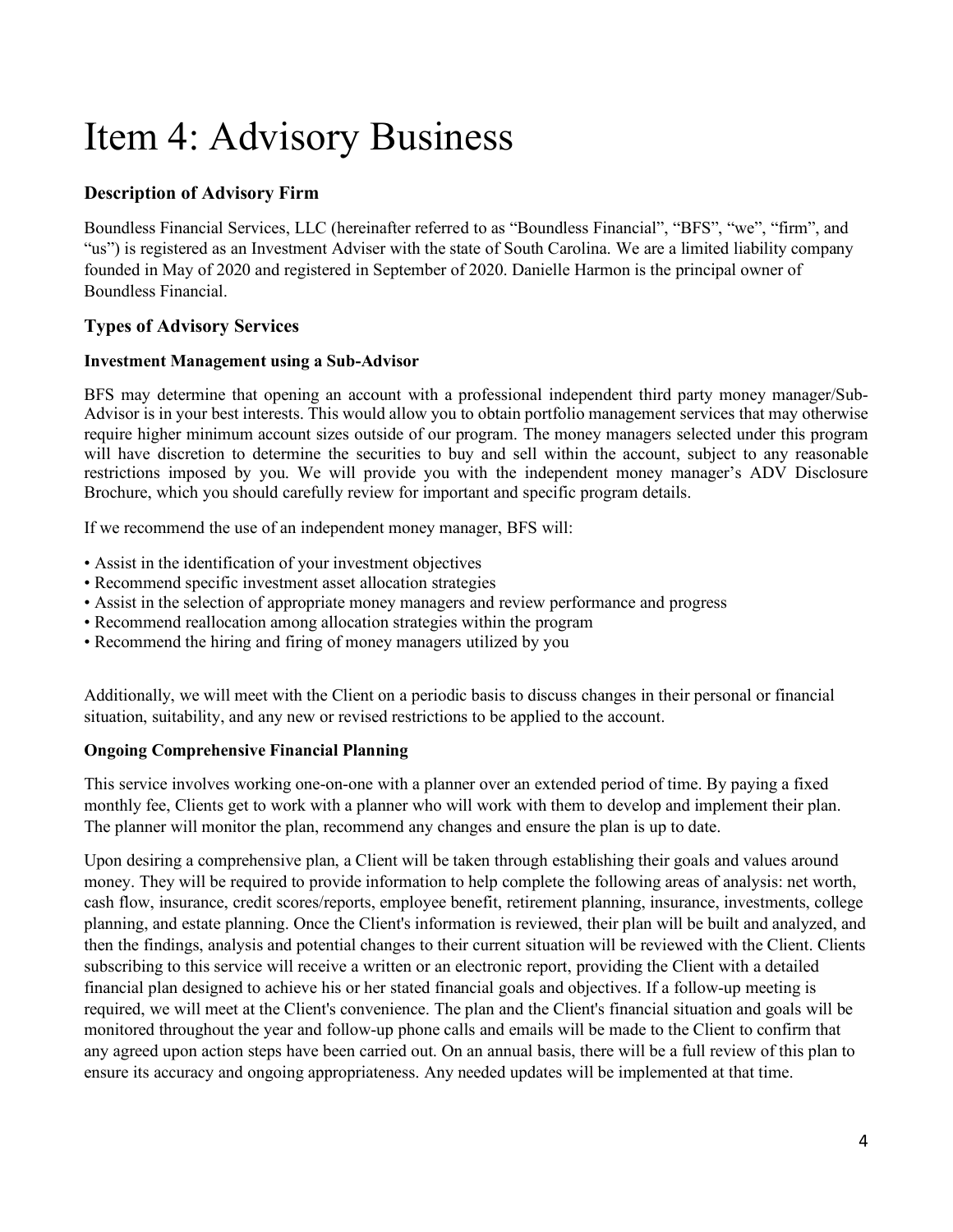#### **Project-Based Financial Planning Service**

We provide project-based financial planning services on topics such as retirement planning, risk management, college savings, cash flow, debt management, work benefits, and estate and incapacity planning.

Financial planning involves an evaluation of a Client's current and future financial state by using currently known variables to predict future cash flows, asset values, and withdrawal plans. The key defining aspect of financial planning is that through the financial planning process, all questions, information, and analysis will be considered as they affect and are affected by the entire financial and life situation of the Client. Clients purchasing this service will receive a written or an electronic report, providing the Client with a detailed financial plan designed to achieve his or her stated financial goals and objectives.

In general, the financial plan will address any or all of the following areas of concern. The Client and advisor will work together to select specific areas to cover. These areas may include, but are not limited to, the following:

- **Business Planning:** We provide consulting services for Clients who currently operate their own business, are considering starting a business, or are planning for an exit from their current business. Under this type of engagement, we work with you to assess your current situation, identify your objectives, and develop a plan aimed at achieving your goals.
- **Cash Flow and Debt Management**: We will conduct a review of your income and expenses to determine your current surplus or deficit along with advice on prioritizing how any surplus should be used or how to reduce expenses if they exceed your income. Advice may also be provided on which debts to pay off first based on factors such as the interest rate of the debt and any income tax ramifications. We may also recommend what we believe to be an appropriate cash reserve that should be considered for emergencies and other financial goals, along with a review of accounts (such as money market funds) for such reserves, plus strategies to save desired amounts.
- **College Savings**: Includes projecting the amount that will be needed to achieve college or other postsecondary education funding goals, along with advice on ways for you to save the desired amount. Recommendations as to savings strategies are included, and, if needed, we will review your financial picture as it relates to eligibility for financial aid or the best way to contribute to grandchildren (if appropriate).
- **Employee Benefits Optimization**: We will provide review and analysis as to whether you, as an employee, are taking the maximum advantage possible of your employee benefits. If you are a business owner, we will consider and/or recommend the various benefit programs that can be structured to meet both business and personal retirement goals.
- **Estate Planning**: This usually includes an analysis of your exposure to estate taxes and your current estate plan, which may include whether you have a will, powers of attorney, trusts, and other related documents. Our advice also typically includes ways for you to minimize or avoid future estate taxes by implementing appropriate estate planning strategies such as the use of applicable trusts. We always recommend that you consult with a qualified attorney when you initiate, update, or complete estate planning activities. We may provide you with contact information for attorneys who specialize in estate planning when you wish to hire an attorney for such purposes. From time-to-time, we will participate in meetings or phone calls between you and your attorney with your approval or request.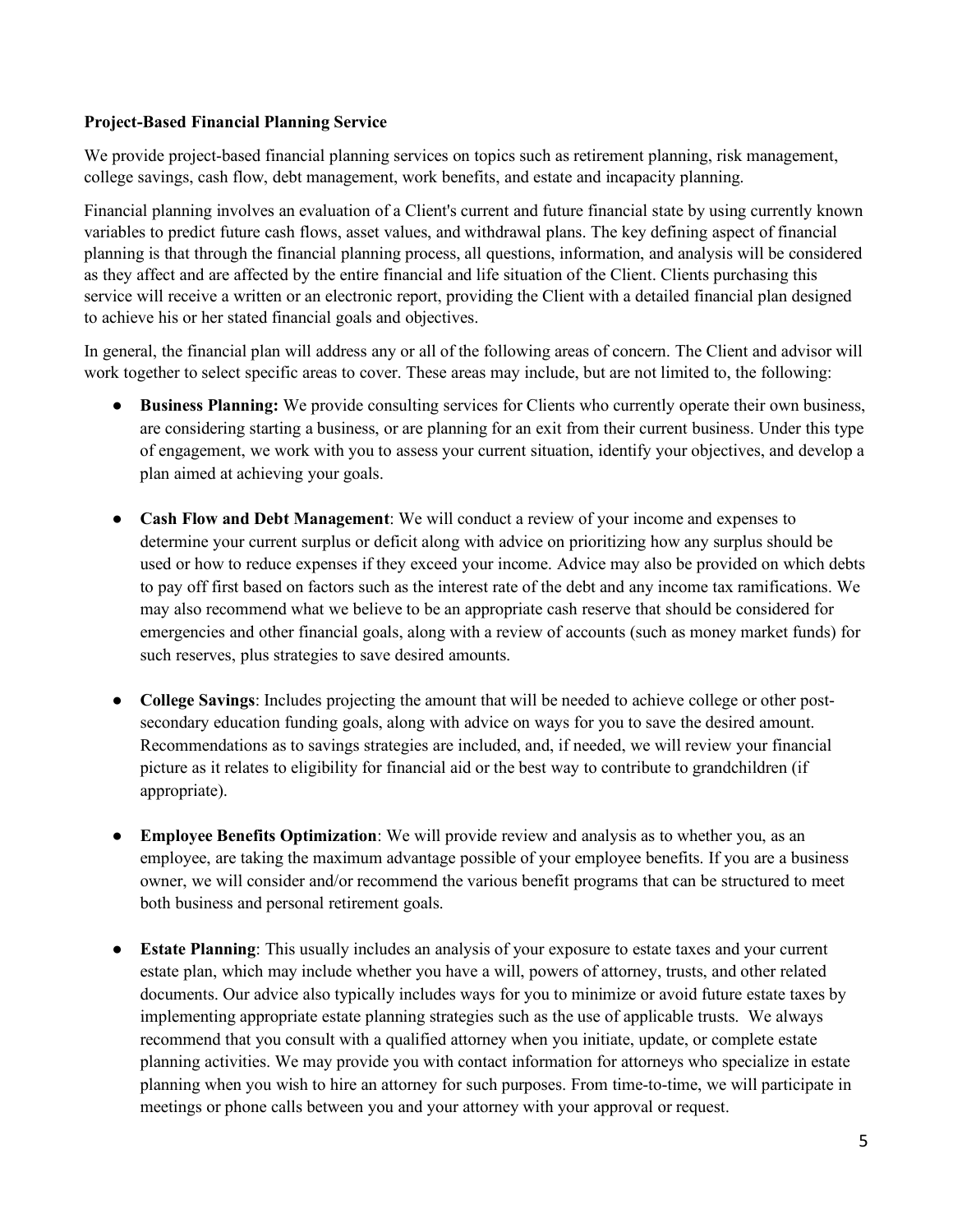- **Financial Goals**: We will help Clients identify financial goals and develop a plan to reach them. We will identify what you plan to accomplish, what resources you will need to make it happen, how much time you will need to reach the goal, and how much you should budget for your goal.
- **Insurance**: Review of existing policies to ensure proper coverage for life, health, disability, long-term care, liability, home, and automobile.
- **Investment Analysis**: This may involve developing an asset allocation strategy to meet Clients' financial goals and risk tolerance, providing information on investment vehicles and strategies, reviewing employee stock options, as well as assisting you in establishing your own investment account at a selected broker/dealer or custodian. The strategies and types of investments we may recommend are further discussed in Item 8 of this brochure.
- **Retirement Planning**: Our retirement planning services typically include projections of your likelihood of achieving your financial goals, typically focusing on financial independence as the primary objective. For situations where projections show less than the desired results, we may make recommendations, including those that may impact the original projections by adjusting certain variables (e.g., working longer, saving more, spending less, taking more risk with investments).

If you are near retirement or already retired, advice may be given on appropriate distribution strategies to minimize the likelihood of running out of money or having to adversely alter spending during your retirement years

- **Risk Management:** A risk management review includes an analysis of your exposure to major risks that could have a significant adverse impact on your financial picture, such as premature death, disability, property and casualty losses, or the need for long-term care planning. Advice may be provided on ways to minimize such risks and about weighing the costs of purchasing insurance versus the benefits of doing so and, likewise, the potential cost of not purchasing insurance ("self‐insuring").
- **Tax Planning Strategies:** Advice may include ways to minimize current and future income taxes as a part of your overall financial planning picture. For example, we may make recommendations on which type of account(s) or specific investments should be owned based in part on their "tax efficiency," with the consideration that there is always a possibility of future changes to federal, state or local tax laws and rates that may impact your situation.

We recommend that you consult with a qualified tax professional before initiating any tax planning strategy, and we may provide you with contact information for accountants or attorneys who specialize in this area if you wish to hire someone for such purposes. We will participate in meetings or phone calls between you and your tax professional with your approval.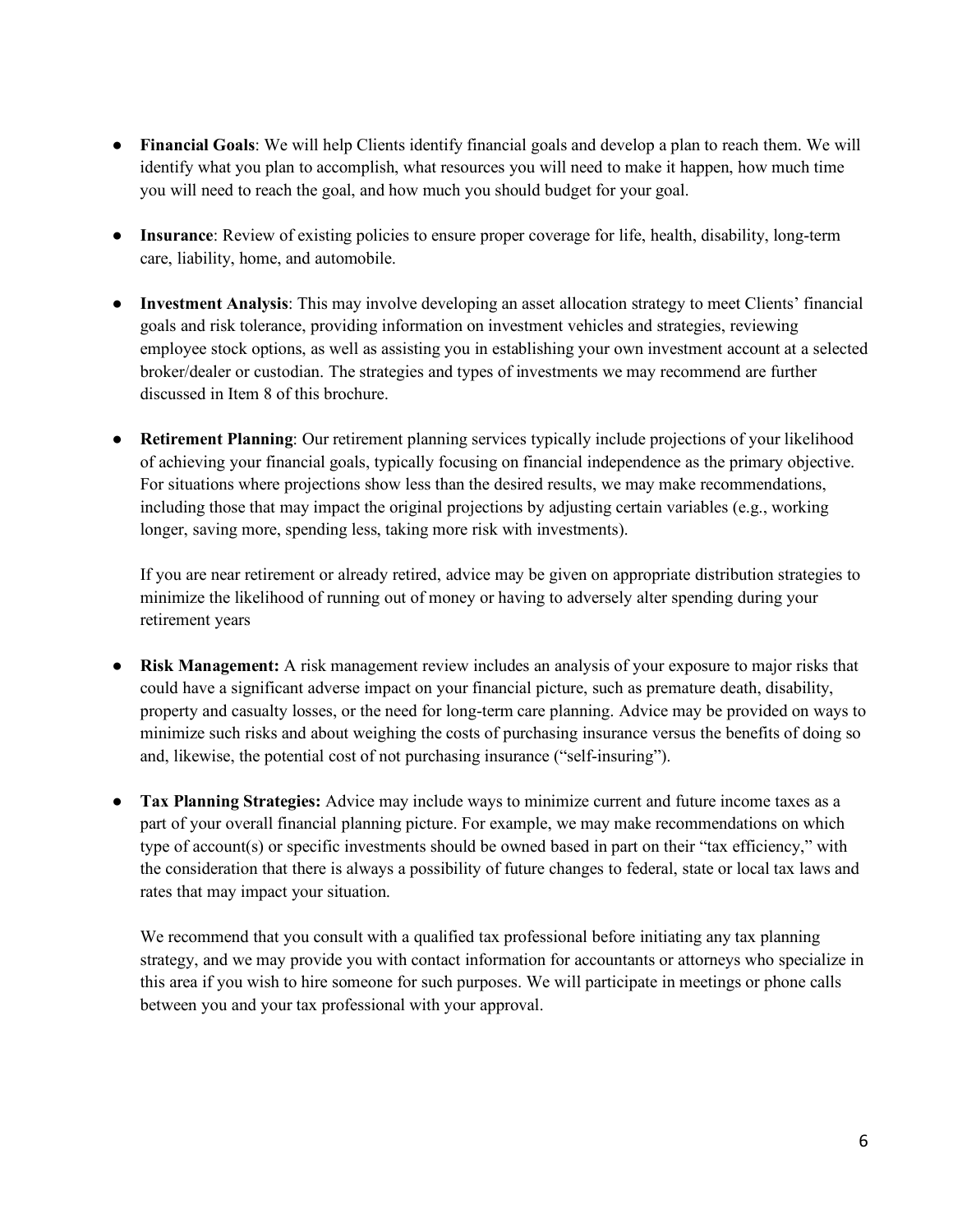#### **Financial Coaching**

BFS provides financial coaching to Clients that cover some or all of the following topics: establishing goals, cash flow and budgeting, debt management, and savings strategies. This service will be conducted over a three-month period and will include between six to eight meetings. Additional sessions may be purchased at an additional fee.

#### **Educational Seminars and Speaking Engagements**

We may provide seminars on an "as announced" basis for groups seeking general advice on investments and other areas of personal finance. The content of these seminars will vary depending upon the needs of the attendees. These seminars are purely educational in nature and do not involve the sale of any investment products. Information presented will not be based on any individual's person's need, nor does BFS provide individualized investment advice to attendees during these seminars.

#### **Client Tailored Services and Client Imposed Restrictions**

We offer the same suite of services to all of our Clients. However, specific Client financial plans and their implementation are dependent upon the Client Investment Policy Statement which outlines each Client's current situation (income, tax levels, and risk tolerance levels) and is used to construct a Client specific plan to aid in the selection of a portfolio that matches restrictions, needs, and targets.

Clients are able to specify, within reason, any limitations they would like to place on discretionary authority as it pertains to individual securities and/or sectors that will be traded in their account, by notating these items on the executed advisory agreement.

#### **Wrap Fee Programs**

We do not participate in wrap fee programs.

#### **Assets under Management**

BFS currently reports no discretionary or non-discretionary assets under management as of December 31, 2021.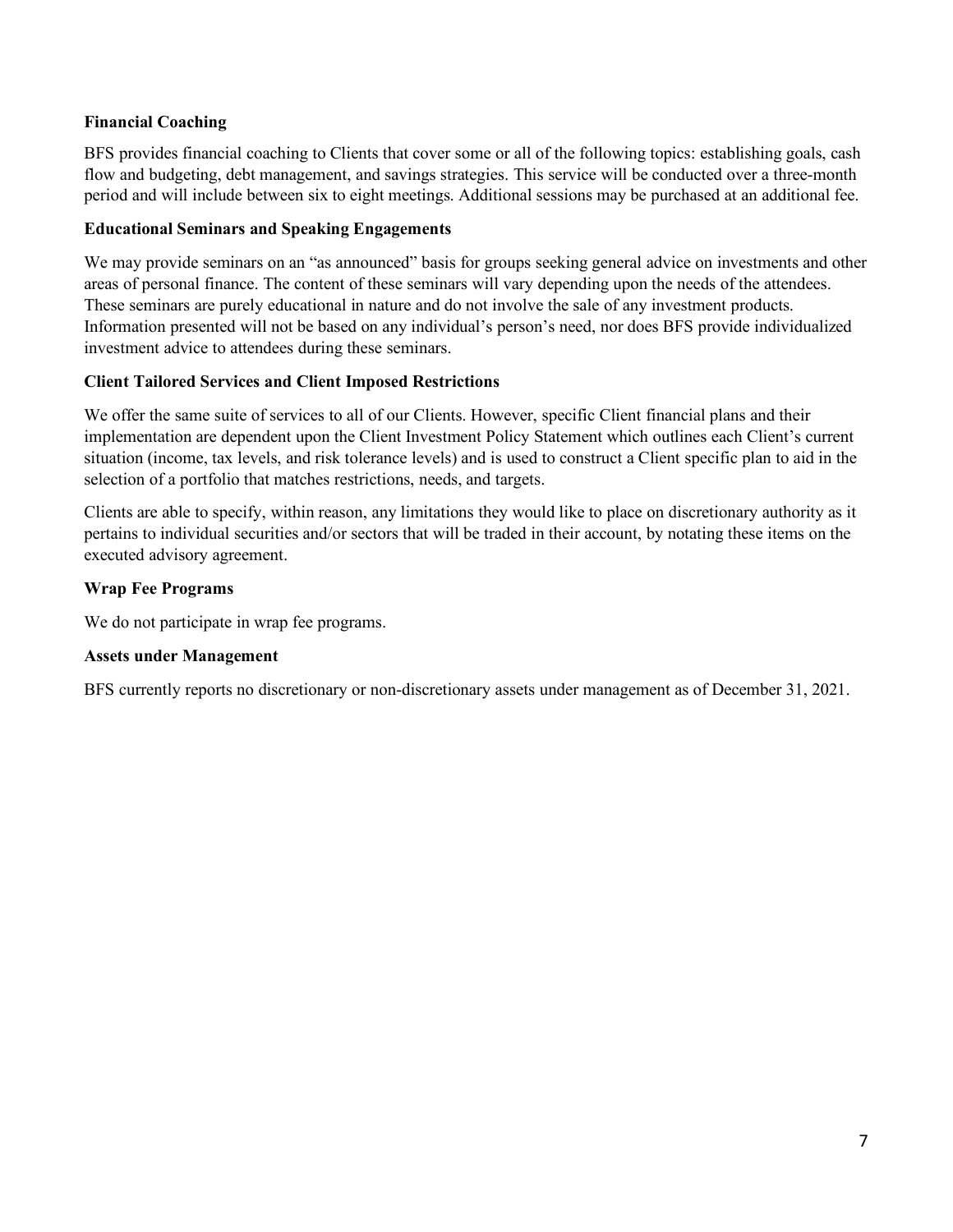# <span id="page-7-0"></span>Item 5: Fees and Compensation

Please note, unless a Client has received the firm's Disclosure Brochure at least 48 hours prior to signing the investment advisory contract, the investment advisory contract may be terminated by the Client within five (5) business days of signing the contract without incurring any advisory fees. How we are paid depends on the type of advisory service we are performing. Please review the fee and compensation information below.

#### **Investment Management using Sub-Advisor**

The standard advisory fee is based on the market value of the Client's account(s) and is calculated as follows:

| <b>Account Value</b>    | <b>Annual Advisory Fee</b> |
|-------------------------|----------------------------|
| $$0 - $100,000$         | $0.70\%$                   |
| $$100,001 - $500,000$   | $0.65\%$                   |
| $$500,001 - $1,000,000$ | $0.60\%$                   |
| $$1,000,001$ and above  | $0.55\%$                   |

The annual fees are paid in advance on a quarterly basis. Fees are calculated by taking the aggregate balance of client assets from the previous quarter and multiplying it by the percentage rates shown in the above chart. For example, a client's total assets under management valued at \$1,000,000 at the end of the quarter will be charged the following:  $((1,000,000 \times 0.60\%/4)) = $1,500$  for the quarter. Fees may be negotiable. No increase in the annual fee shall be effective without agreement from the Client by signing a new agreement or amendment to their current advisory agreement.

When a Sub-Advisor is used, the Sub-Advisor will debit the Client's account for both the Sub-Advisor's fee and Boundless Financial's advisory fee, and will remit Boundless Financial's fee to Boundless Financial. The above fee schedule includes the Sub-Advisor's fee. Fees associated with Sub-Advisors will vary from a percentage of assets under management to a flat fee per account. Fees are described in more detail in the investment advisory agreement the Client signs directly with the Sub-Advisor.

Advisory fees are directly debited from Client accounts or the Client may choose to pay by check. Accounts initiated or terminated during a calendar quarter will be charged a prorated fee based on the amount of time remaining in the billing period. An account may be terminated with written notice at least 15 calendar days in advance. Upon termination of the investment advisory contract, any unearned fee will be refunded to the Client.

#### **Ongoing Comprehensive Financial Planning**

Ongoing Comprehensive Financial Planning consists of an ongoing fixed fee that is paid monthly or quarterly in advance. Fees range from \$209 to \$1,250 per month. Clients will be initially charged an upfront fee of \$500. The upfront fee covers the Client onboarding, data gathering, and setting the basis for the financial plan.

A monthly service calendar will be implemented to outline topics to be covered by BFS and the Client during each billing cycle. BFS will review the Client's financial plan, provide ongoing advice and be available as needed by clients through the duration of the engagement.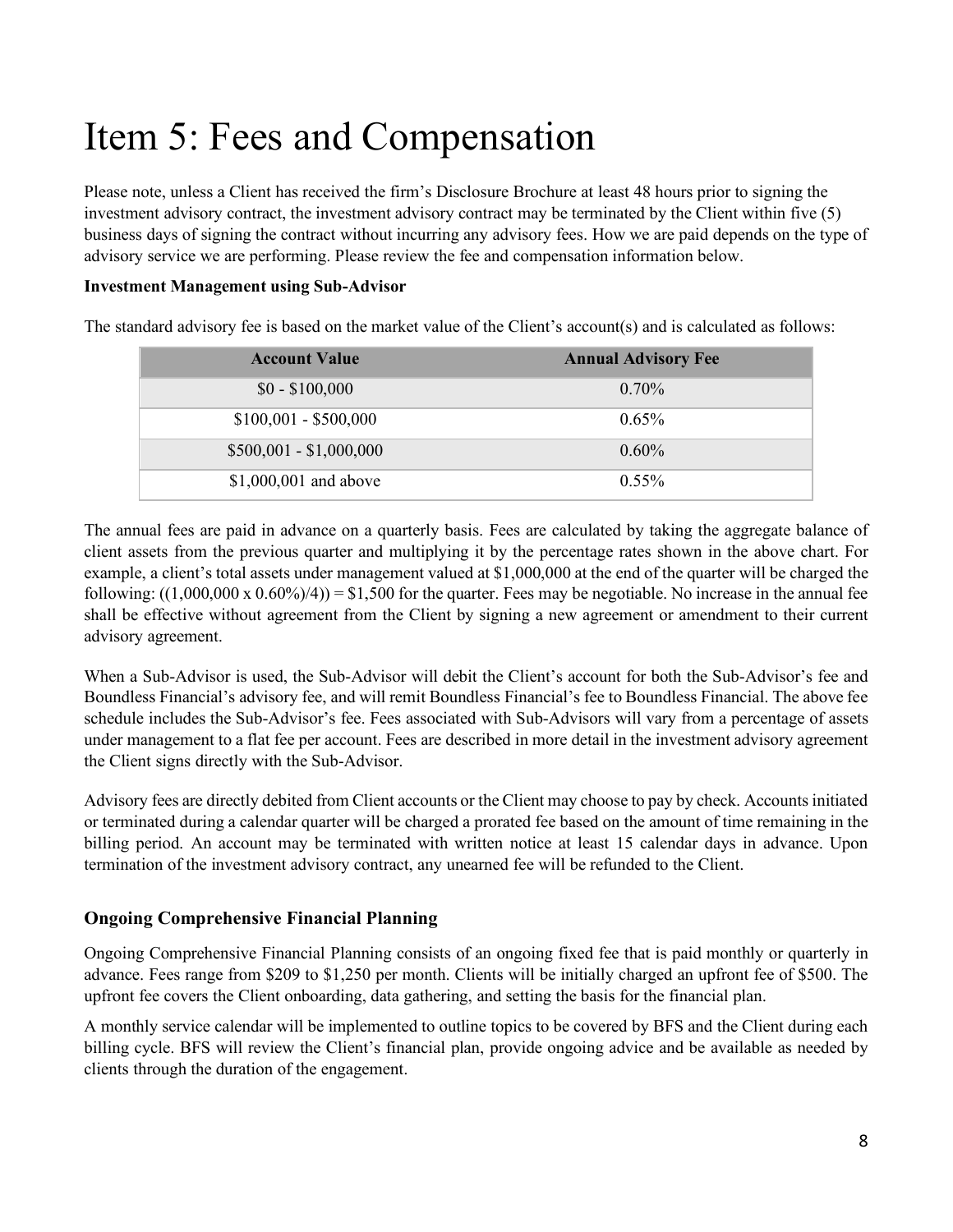Fee may be negotiable in certain cases. Fees for this service may be paid by electronic funds transfer or check. This service may be terminated with 30 days' notice. Upon termination of the agreement, the fee will be prorated and any unearned fee will be refunded to the Client.

#### **Project-Based Financial Planning Fixed Fee**

Project-Based Financial Planning is offered on a fixed fee basis. The fixed fee will be agreed upon before the start of any work. The fixed fee can range from \$695 to \$10,000, depending on complexity and the needs of the client. The fee is negotiable. Half of the fee is due at the beginning of the process and the remainder is due at completion of work, however, BFS will not bill an amount above \$500.00 more than 6 months in advance. Fees for this service may be paid by electronic funds transfer or check. In the event of early termination any prepaid but unearned fees will be refunded to the Client and any completed deliverables of the project will be provided to the Client and no further fees will be charged.

### **Financial Coaching**

Financial Coaching is conducted over a 4-month period at a flat rate of \$1,000. Clients will be billed at the beginning of each of the four months at a rate of \$250.00. Additional sessions will be billed at a rate of \$250 per session. Fees may be negotiable in certain cases. Fees for this service may be paid by electronic funds transfer or check.

In the event of early termination, any prepaid but unearned fees will be refunded to the Client and any completed deliverables will be provided to the Client and no further fees will be charged. BFS will not bill an amount above \$500.00 more than 6 months in advance.

#### **Educational Seminars and Speaking Engagements**

Seminars are offered to organizations and the public on a variety of financial topics. Fees range from \$0 to \$3,000 per seminar or \$0 to \$100 per participant. Half of the fees are due prior to the engagement, and the other half is to be paid the day of, but no later than the conclusion of the seminar. The fee range is based on the content, amount of research conducted, the number of hours of preparation needed, and the number of attendees. In the event of inclement weather or flight cancellation, the Speaker shall make all reasonable attempts to make alternative travel arrangements to arrive in time for the presentation. If travel proves impossible, or the event is otherwise canceled, the Speaker's fee is waived, but the Client will still be responsible for reimbursement of any non-refundable travel expenses already incurred.

In the event that the Client decides to cancel or change the date of the event for any reason besides inclement weather or similar unforeseen causes, the Client will still be responsible for reimbursement of any non-refundable travel expenses already incurred, and will provide payment for 30 % of the Speaker's fee if the cancellation occurs within 30 days of the event. In the event that the Speaker must cancel due to health or similar unforeseen circumstances, the Speaker will make all attempts to find a reasonable alternative engagement date and will absorb any incremental additional costs for obtaining alternative travel arrangements. If an alternative date cannot be obtained, the Client will not be responsible for any travel costs already incurred by the Speaker or any portion of the Speaker's fee.

### **Other Types of Fees and Expenses**

Our fees are exclusive of brokerage commissions, transaction fees, and other related costs and expenses which may be incurred by the Client. Clients may incur certain charges imposed by custodians, brokers, and other third parties such as custodial fees, deferred sales charges, odd-lot differentials, transfer taxes, wire transfer, and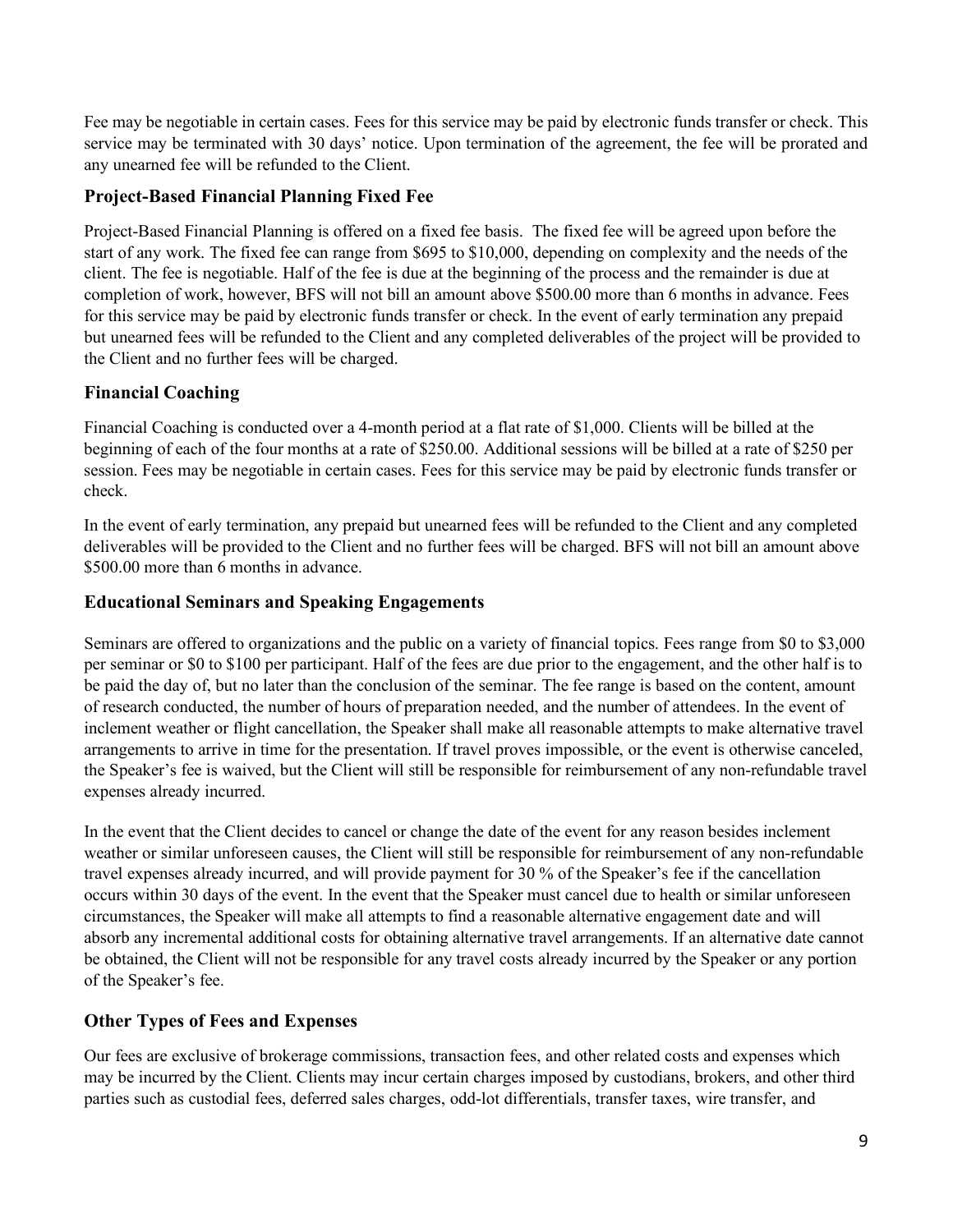electronic fund fees, and other fees and taxes on brokerage accounts and securities transactions. Mutual fund and exchange-traded funds also charge internal management fees, which are disclosed in a fund's prospectus. Such charges, fees, and commissions are exclusive of and in addition to our fee, and we shall not receive any portion of these commissions, fees, and costs.

Item 12 further describes the factors that we consider in selecting or recommending broker-dealers for Client's transactions and determining the reasonableness of their compensation (e.g., commissions).

We do not accept compensation for the sale of securities or other investment products including asset-based sales charges or service fees from the sale of mutual funds.

# <span id="page-9-0"></span>Item 6: Performance-Based Fees and Side-By-Side Management

We do not offer performance-based fees and do not engage in side-by-side management.

# <span id="page-9-1"></span>Item 7: Types of Clients

We provide financial planning and portfolio management services to individuals, and high net-worth individuals.

Our minimum account size requirement for Investment Management services is \$75,000, which may be waived at the firm's discretion. We do not have a minimum account size for financial planning.

### <span id="page-9-2"></span>Item 8: Methods of Analysis, Investment Strategies and Risk of Loss

Our primary method of investment analysis is Fundamental analysis.

**Fundamental analysis** involves analyzing individual companies and their industry groups, such as a company's financial statements, details regarding the company's product line, the experience, and expertise of the company's management, and the outlook for the company's industry. The resulting data is used to measure the true value of the company's stock compared to the current market value. The risk of fundamental analysis is that the information obtained may be incorrect and the analysis may not provide an accurate estimate of earnings, which may be the basis for a stock's value. If securities prices adjust rapidly to new information, utilizing fundamental analysis may not result in favorable performance.

### **Modern Portfolio Theory**

The underlying principles of MPT are:

- Investors are risk averse. The only acceptable risk is that which is adequately compensated by an expected return. Risk and investment return are related and an increase in risk requires an increased expected return.
- Markets are efficient. The same market information is available to all investors at the same time. The market prices every security fairly based upon this equal availability of information.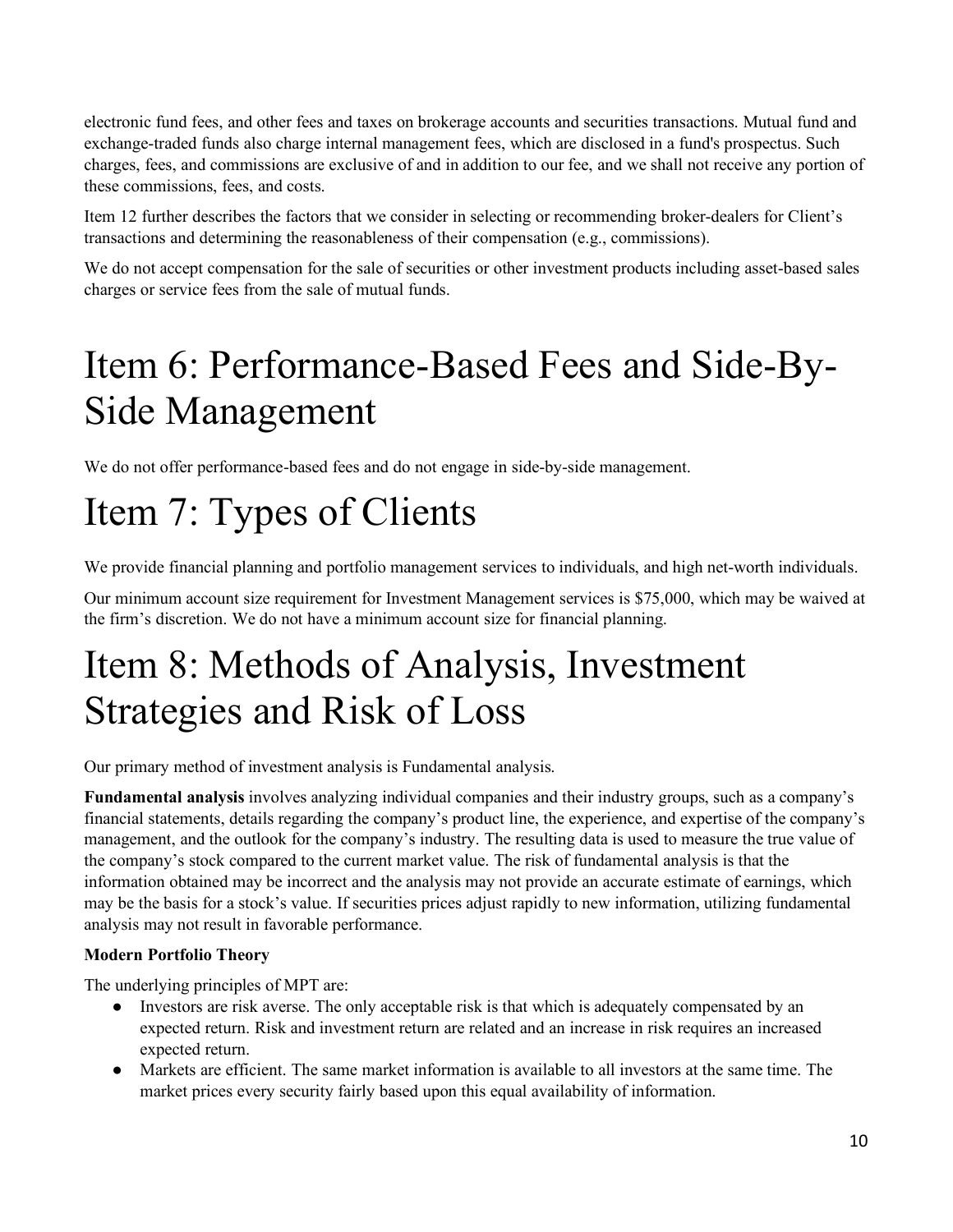- The design of the portfolio as a whole is more important than the selection of any particular security. The appropriate allocation of capital among asset classes will have far more influence on long-term portfolio performance than the selection of individual securities.
- Investing for the long-term (preferably longer than ten years) becomes critical to investment success because it allows the long-term characteristics of the asset classes to surface.
- Increasing diversification of the portfolio with lower correlated asset class positions can decrease portfolio risk. Correlation is the statistical term for the extent to which two asset classes move in tandem or opposition to one another.

**Use of Sub-Advisor:** We may refer Clients to third-party investment advisers ("Sub-Advisor"). Our analysis of Sub-Advisor involves the examination of the experience, expertise, investment philosophies, and past performance of the Sub-Advisor in an attempt to determine if that manager has demonstrated an ability to invest over a period of time and in different economic conditions. We monitor the manager's underlying holdings, strategies, concentrations, and leverage as part of our overall periodic risk assessment. Additionally, as part of our due diligence process, we survey the manager's compliance and business enterprise risks. A risk of investing with an outside manager who has been successful in the past is that he or she may not be able to replicate that success in the future. In addition, as we do not control the underlying investments in an outside manager's portfolio. There is also a risk that a manager may deviate from the stated investment mandate or strategy of the portfolio, making it a less suitable investment for our Clients. Moreover, as we do not control the manager's daily business and compliance operations, we may be unaware of the lack of internal controls necessary to prevent business, regulatory or reputational deficiencies.

### **Material Risks Involved**

**All investing strategies we offer involve risk and may result in a loss of your original investment which you should be prepared to bear.** Many of these risks apply equally to stocks, bonds, commodities, and any other investment or security. Material risks associated with our investment strategies are listed below.

**Market Risk:** Market risk involves the possibility that an investment's current market value will fall because of a general market decline, reducing the value of the investment regardless of the operational success of the issuer's operations or its financial condition.

**Strategy Risk:** The Adviser's investment strategies and/or investment techniques may not work as intended.

**Turnover Risk:** At times, the strategy may have a portfolio turnover rate that is higher than other strategies. A high portfolio turnover would result in correspondingly greater brokerage commission expenses and may result in the distribution of additional capital gains for tax purposes. These factors may negatively affect the account's performance.

**Concentration Risk:** Certain investment strategies focus on particular asset-classes, industries, sectors or types of investment. From time to time these strategies may be subject to greater risks of adverse developments in such areas of focus than a strategy that is more broadly diversified across a wider variety of investments.

**Interest Rate Risk:** Bond (fixed income) prices generally fall when interest rates rise, and the value may fall below par value or the principal investment. The opposite is also generally true: bond prices generally rise when interest rates fall. In general, fixed income securities with longer maturities are more sensitive to these price changes. Most other investments are also sensitive to the level and direction of interest rates.

**Legal or Legislative Risk**: Legislative changes or Court rulings may impact the value of investments, or the securities' claim on the issuer's assets and finances.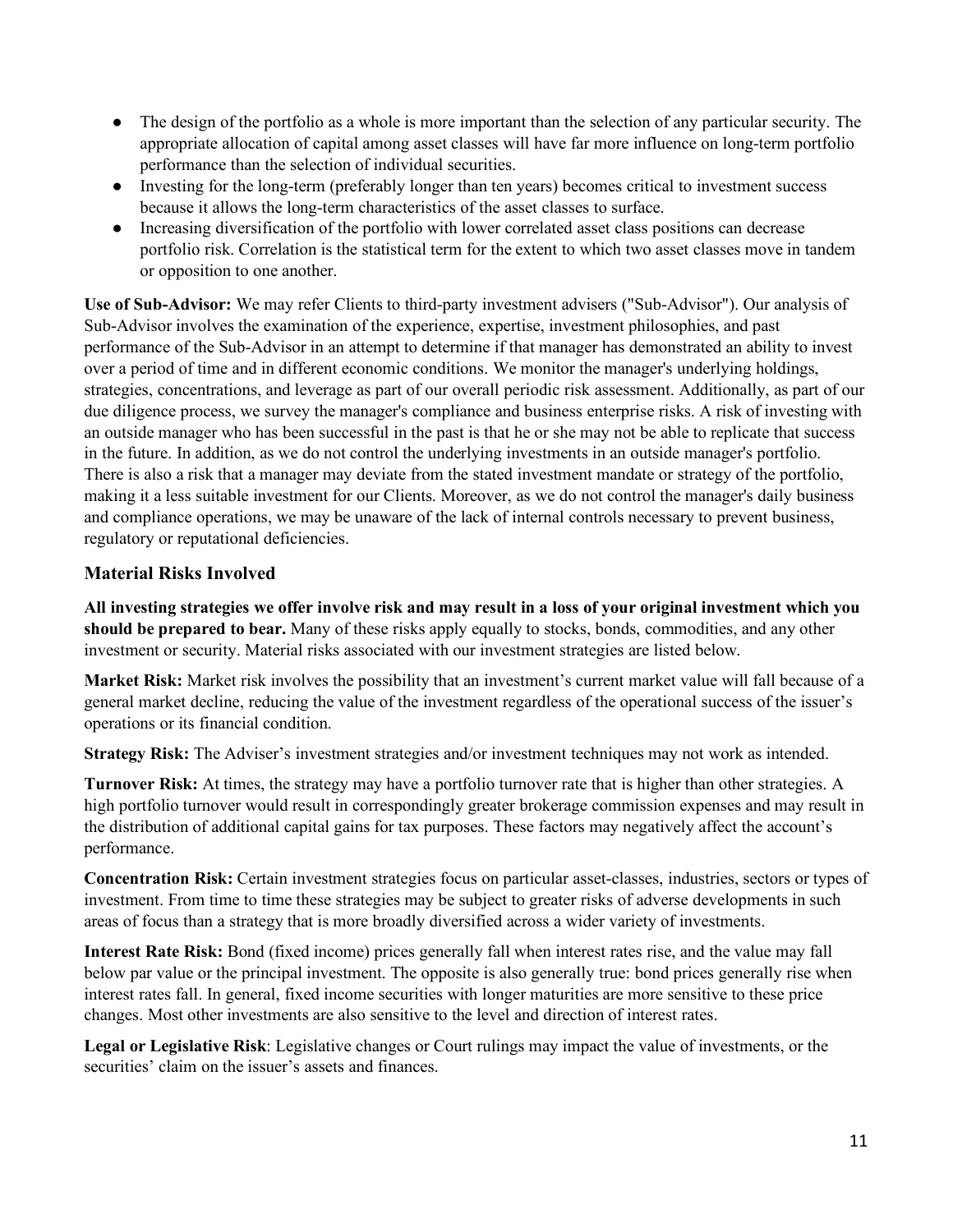**Inflation**: Inflation may erode the buying power of your investment portfolio, even if the dollar value of your investments remains the same.

#### **Risks Associated with Securities**

Apart from the general risks outlined above which apply to all types of investments, specific securities may have other risks.

**Common stocks** may go up and down in price quite dramatically, and in the event of an issuer's bankruptcy or restructuring could lose all value. A slower-growth or recessionary economic environment could have an adverse effect on the price of all stocks.

**Corporate Bonds** are debt securities to borrow money. Generally, issuers pay investors periodic interest and repay the amount borrowed either periodically during the life of the security and/or at maturity. Alternatively, investors can purchase other debt securities, such as zero coupon bonds, which do not pay current interest, but rather are priced at a discount from their face values and their values accrete over time to face value at maturity. The market prices of debt securities fluctuate depending on factors such as interest rates, credit quality, and maturity. In general, market prices of debt securities decline when interest rates rise and increase when interest rates fall. The longer the time to a bond's maturity, the greater its interest rate risk.

**Bank Obligations** including bonds and certificates of deposit may be vulnerable to setbacks or panics in the banking industry. Banks and other financial institutions are greatly affected by interest rates and may be adversely affected by downturns in the U.S. and foreign economies or changes in banking regulations.

**Municipal Bonds** are debt obligations generally issued to obtain funds for various public purposes, including the construction of public facilities. Municipal bonds pay a lower rate of return than most other types of bonds. However, because of a municipal bond's tax-favored status, investors should compare the relative after-tax return to the after-tax return of other bonds, depending on the investor's tax bracket. Investing in municipal bonds carries the same general risks as investing in bonds in general. Those risks include interest rate risk, reinvestment risk, inflation risk, market risk, call or redemption risk, credit risk, and liquidity and valuation risk.

**Exchange Traded Funds** prices may vary significantly from the Net Asset Value due to market conditions. Certain Exchange Traded Funds may not track underlying benchmarks as expected. ETFs are also subject to the following risks: (i) an ETF's shares may trade at a market price that is above or below their net asset value; (ii) the ETF may employ an investment strategy that utilizes high leverage ratios; or (iii) trading of an ETF's shares may be halted if the listing exchange's officials deem such action appropriate, the shares are de-listed from the exchange, or the activation of market-wide "circuit breakers" (which are tied to large decreases in stock prices) halts stock trading generally. The Adviser has no control over the risks taken by the underlying funds in which the Clients invest.

<span id="page-11-0"></span>**Mutual Funds**: When a Client invests in open-end mutual funds or ETFs, the Client indirectly bears its proportionate share of any fees and expenses payable directly by those funds. Therefore, the Client will incur higher expenses, many of which may be duplicative. In addition, the Client's overall portfolio may be affected by losses of an underlying fund and the level of risk arising from the investment practices of an underlying fund (such as the use of derivatives).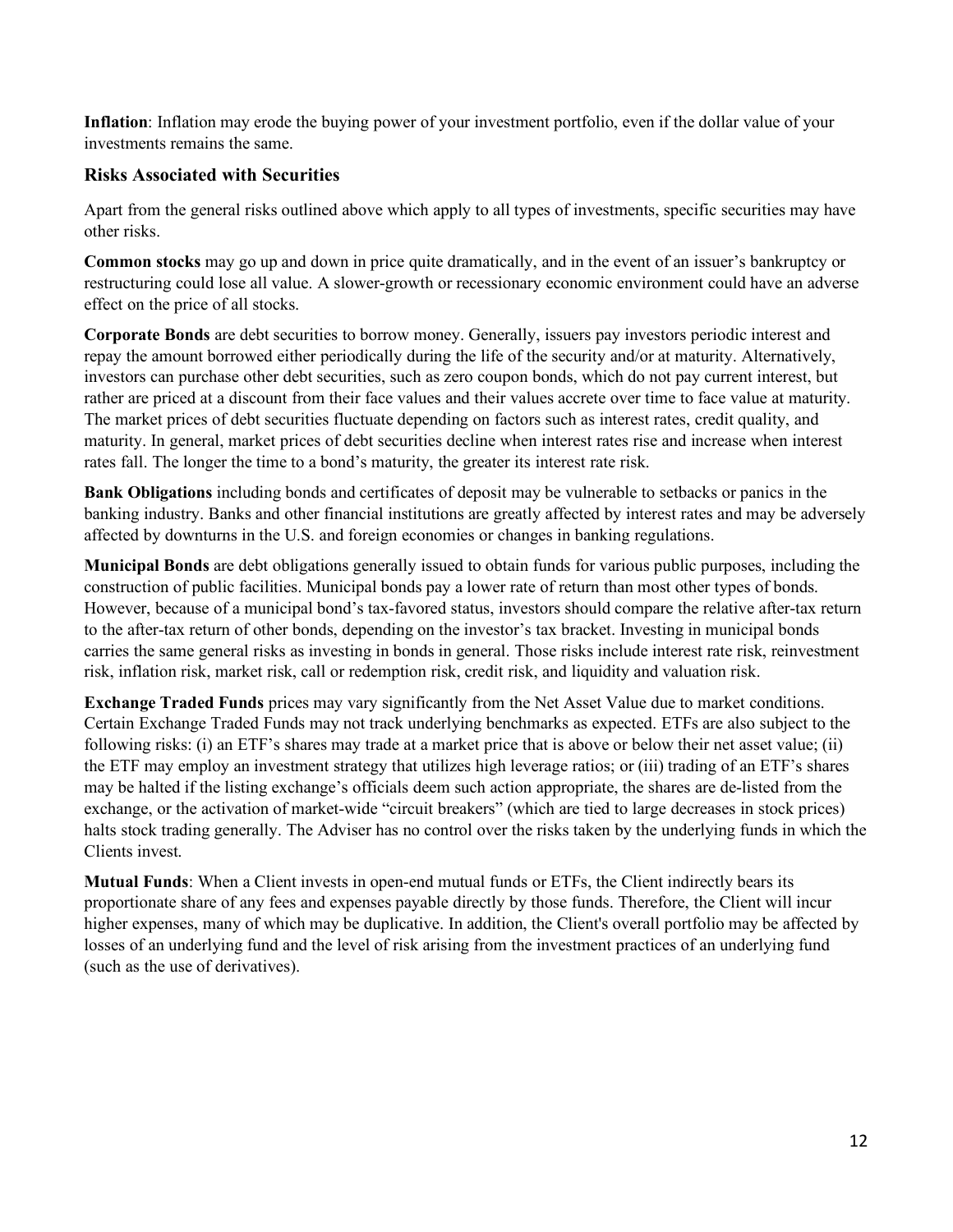# Item 9: Disciplinary Information

### **Criminal or Civil Actions**

BFS and its management have not been involved in any criminal or civil action.

### **Administrative Enforcement Proceedings**

BFS and its management have not been involved in administrative enforcement proceedings.

### **Self-Regulatory Organization Enforcement Proceedings**

BFS and its management have not been involved in legal or disciplinary events that are material to a Client's or prospective Client's evaluation of BFS or the integrity of its management.

# <span id="page-12-0"></span>Item 10: Other Financial Industry Activities and Affiliations

No BFS employee is registered, or has an application pending to register, as a broker-dealer or a registered representative of a broker-dealer.

No BFS employee is registered, or has an application pending to register, as a futures commission merchant, commodity pool operator or a commodity trading advisor.

BFS does not have any related parties. As a result, we do not have a relationship with any related parties.

BFS only receives compensation directly from Clients. We do not receive compensation from any outside source. We do not have any conflicts of interest with any outside party.

### **Recommendations or Selections of Other Investment Advisers**

<span id="page-12-1"></span>As referenced in Item 4 of this brochure, BFS recommends Clients to Sub-Advisor to manage their accounts. In the event that we recommend a Sub-Advisor, please note that we do not share in their advisory fee. Our fee is separate and in addition to their compensation (as noted in Item 5) and will be described to you prior to engagement. You are not obligated, contractually or otherwise, to use the services of any Sub-Advisor we recommend. Additionally, BFS will only recommend a Sub-Advisor who is properly licensed or registered as an investment adviser.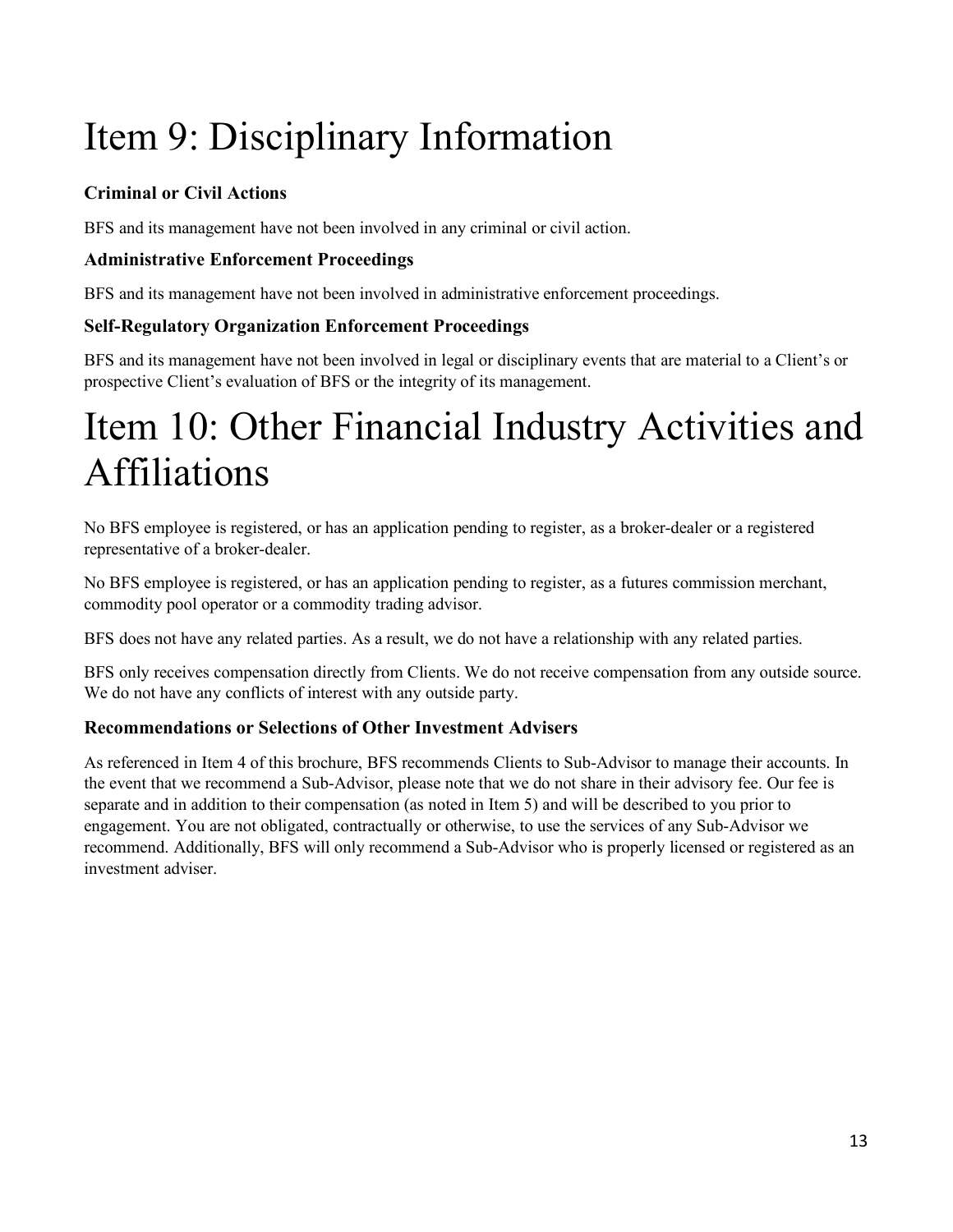# Item 11: Code of Ethics, Participation or Interest in Client Transactions and Personal Trading

As a fiduciary, our firm and its associates have a duty of utmost good faith to act solely in the best interests of each Client. Our Clients entrust us with their funds and personal information, which in turn places a high standard on our conduct and integrity. Our fiduciary duty is a core aspect of our Code of Ethics and represents the expected basis of all of our dealings. The firm also adheres to the Code of Ethics and Professional Responsibility adopted by the CFP® Board of Standards Inc., and accepts the obligation not only to comply with the mandates and requirements of all applicable laws and regulations but also to take responsibility to act in an ethical and professionally responsible manner in all professional services and activities.

### **Code of Ethics Description**

This code does not attempt to identify all possible conflicts of interest, and literal compliance with each of its specific provisions will not shield associated persons from liability for personal trading or other conduct that violates a fiduciary duty to advisory Clients. A summary of the Code of Ethics' Principles is outlined below.

- Integrity Associated persons shall offer and provide professional services with integrity.
- Objectivity Associated persons shall be objective in providing professional services to Clients.
- Competence Associated persons shall provide services to Clients competently and maintain the necessary knowledge and skill to continue to do so in those areas in which they are engaged.
- Fairness Associated persons shall perform professional services in a manner that is fair and reasonable to Clients, principals, partners, and employers, and shall disclose conflict(s) of interest in providing such services.
- Confidentiality Associated persons shall not disclose confidential Client information without the specific consent of the Client unless in response to proper legal process, or as required by law.
- Professionalism Associated persons' conduct in all matters shall reflect the credit of the profession.
- Diligence Associated persons shall act diligently in providing professional services.

We periodically review and amend our Code of Ethics to ensure that it remains current, and we require all firm access persons to attest to their understanding of and adherence to the Code of Ethics at least annually. Our firm will provide a copy of its Code of Ethics to any Client or prospective Client upon request.

### **Investment Recommendations Involving a Material Financial Interest and Conflicts of Interest**

Neither our firm, its associates or any related person is authorized to recommend to a Client or effect a transaction for a Client, involving any security in which our firm or a related person has a material financial interest, such as in the capacity as an underwriter, adviser to the issuer, etc.

### **Advisory Firm Purchase of Same Securities Recommended to Clients and Conflicts of Interest**

Our firm and its "related persons" do not invest in the same securities, or related securities, e.g., warrants, options or futures, which we recommend to Clients.

### **Trading Securities At/Around the Same Time as Client's Securities**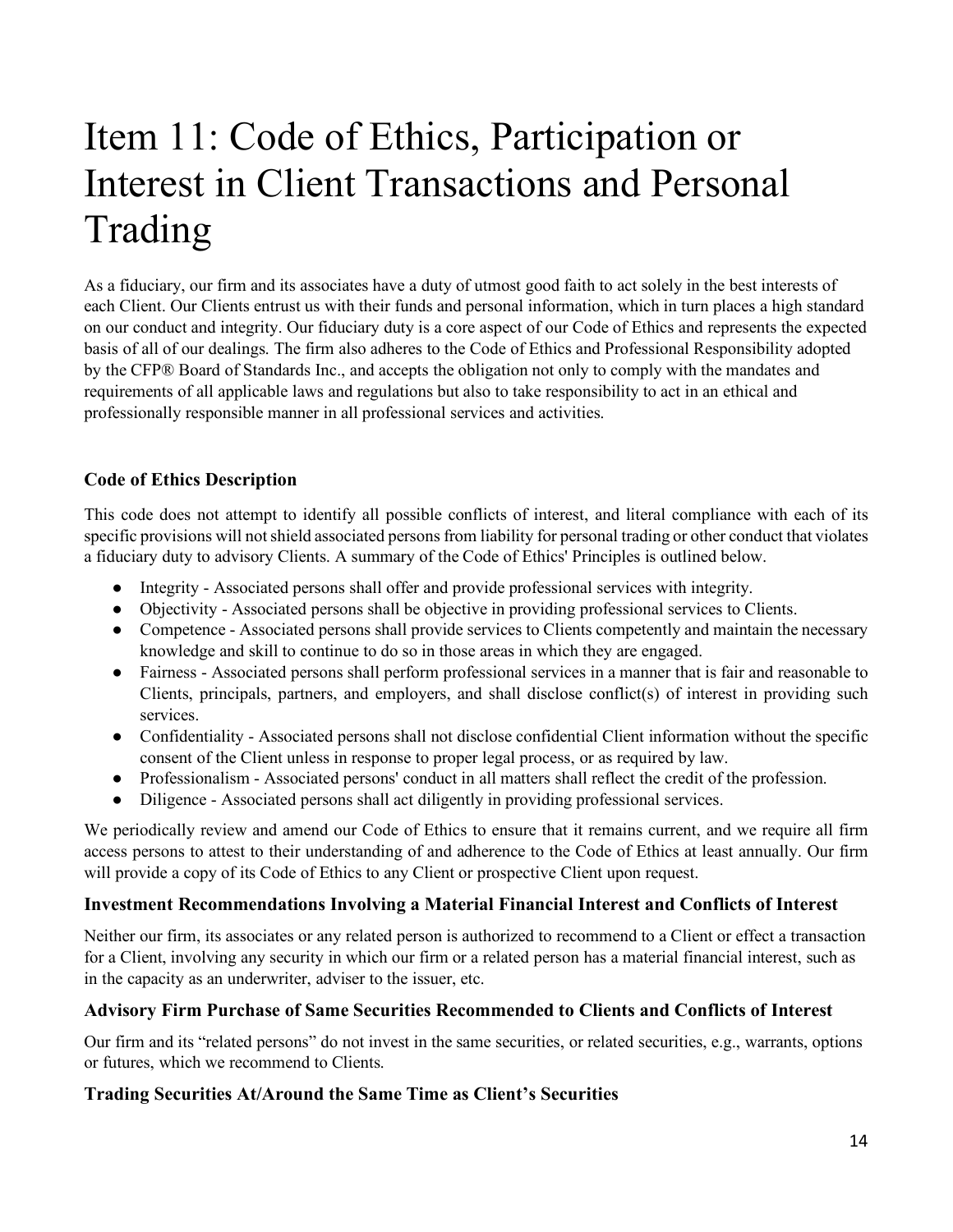Because our firm and its "related persons" do not invest in the same securities, or related securities, e.g., warrants, options or futures, which we recommend to Clients, we do not trade in securities at or around the same time as Clients.

## <span id="page-14-0"></span>Item 12: Brokerage Practices

#### **Factors Used to Select Custodians and/or Broker-Dealers**

Boundless Financial Services, LLC does not have any affiliation with Broker-Dealers. Specific custodian recommendations are made to the Client based on their need for such services. We recommend custodians based on the reputation and services provided by the firm.

#### **1. Research and Other Soft-Dollar Benefits**

We currently do not receive soft dollar benefits.

#### **2. Brokerage for Client Referrals**

We receive no referrals from a broker-dealer or third party in exchange for using that broker-dealer or third party.

#### **3. Clients Directing Which Broker/Dealer/Custodian to Use**

We do recommend a specific custodian for Clients to use, however, Clients may custody their assets at a custodian of their choice. Clients may also direct us to use a specific broker-dealer to execute transactions. By allowing Clients to choose a specific custodian, we may be unable to achieve the most favorable execution of Client transactions and this may cost Clients money over using a lower-cost custodian.

#### **The Custodian and Brokers We Use (TD Ameritrade)**

Advisor participates in the TD Ameritrade Institutional program. TD Ameritrade Institutional is a division of TD Ameritrade, Inc. ("TD Ameritrade"), member FINRA/SIPC. TD Ameritrade is an independent [and unaffiliated] SEC-registered broker-dealer. TD Ameritrade offers to independent investment Advisors services which include custody of securities, trade execution, clearance, and settlement of transactions. Advisor receives some benefits from TD Ameritrade through its participation in the program.

There is no direct link between Advisor's participation in the program and the investment advice it gives to its Clients, although Advisor receives economic benefits through its participation in the program that are typically not available to TD Ameritrade retail investors. These benefits include the following products and services (provided without cost or at a discount): receipt of duplicate Client statements and confirmations; research related products and tools; consulting services; access to a trading desk serving Advisor participants; access to block trading (which provides the ability to aggregate securities transactions for execution and then allocate the appropriate shares to Client accounts); the ability to have advisory fees deducted directly from Client accounts; access to an electronic communications network for Client order entry and account information; access to mutual funds with no transaction fees and to certain institutional money managers; and discounts on compliance, marketing, research, technology, and practice management products or services provided to Advisor by third party vendors. TD Ameritrade may also have paid for business consulting and professional services received by Advisor's related persons. Some of the products and services made available by TD Ameritrade through the program may benefit Advisor but may not benefit its Client accounts. These products or services may assist Advisor in managing and administering Client accounts, including accounts not maintained at TD Ameritrade. Other services made available by TD Ameritrade are intended to help Advisor manage and further develop its business enterprise. The benefits received by Advisor or its personnel through participation in the program do not depend on the number of brokerage transactions directed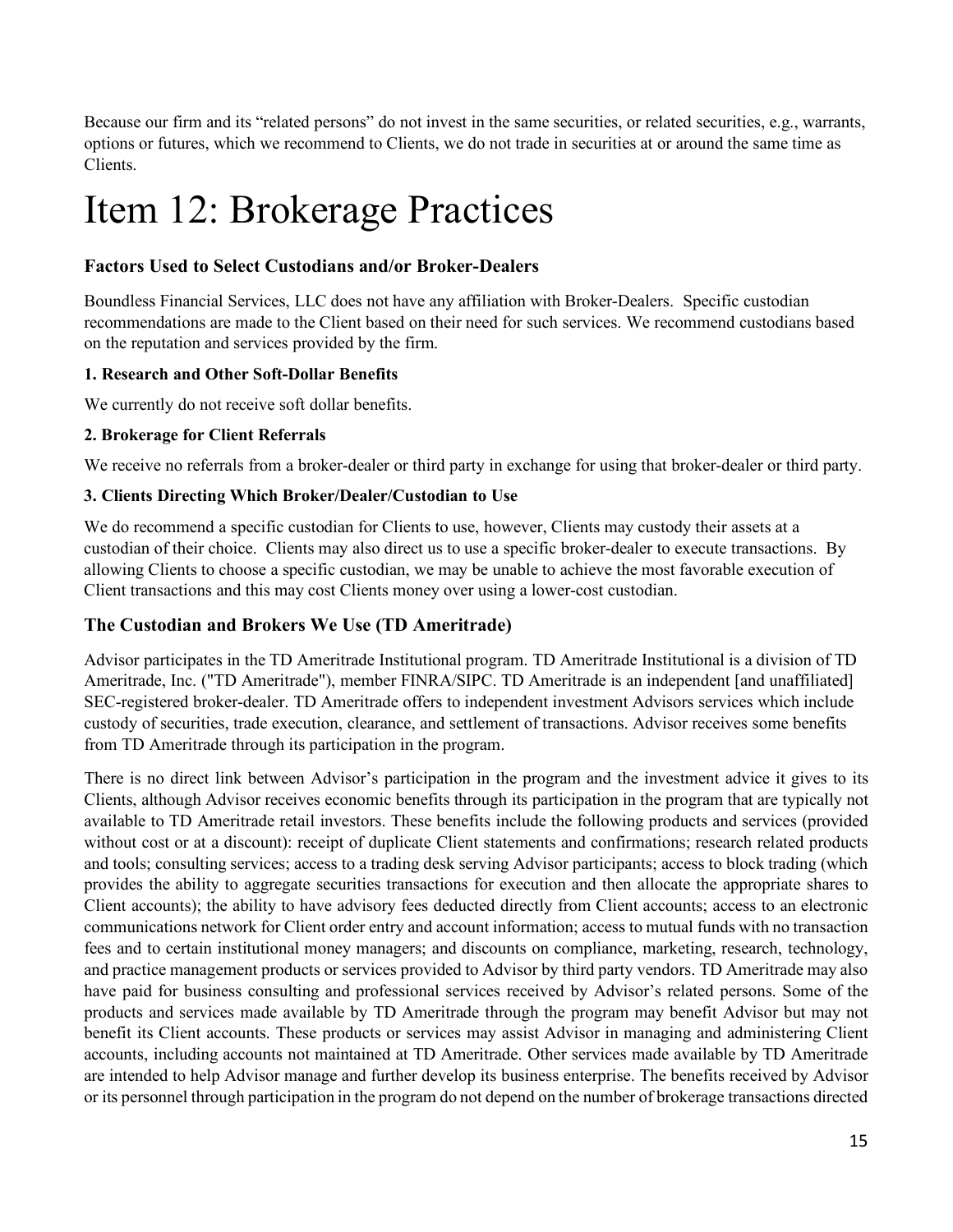to TD Ameritrade. As part of its fiduciary duties to Clients, Advisor endeavors at all times to put the interests of its Clients first. Clients should be aware, however, that the receipt of economic benefits by Advisor or its related persons in and of itself creates a potential conflict of interest and may indirectly influence the Advisor's choice of TD Ameritrade for custody and brokerage services.

### **Aggregating (Block) Trading for Multiple Client Accounts**

Sub-Advisor used by BFS may block Client trades at their discretion. Their specific practices are further discussed in their ADV Part 2A, Item 12.

# <span id="page-15-0"></span>Item 13: Review of Accounts

Danielle Harmon, Principal Owner and CCO of BFS, will work with Clients to obtain current information regarding their assets and investment holdings and will review this information as part of our financial planning services. BFS does not provide specific reports to financial planning Clients, other than financial plans. Investment Management clients will have their accounts reviewed on a quarterly basis by Danielle Harmon, Principal Owner and CCO. The account is reviewed with regards to the Client's investment policies and risk tolerance levels.

Events that may trigger a special review would be unusual performance, addition or deletions of Client imposed restrictions, excessive draw-down, volatility in performance, or buy and sell decisions from the firm or per Client's needs.

Clients will receive trade confirmations from the broker(s) for each transaction in their accounts as well as monthly or quarterly statements and annual tax reporting statements from their custodian showing all activity in the accounts, such as receipt of dividends and interest. BFS will not provide additional statements or reports.

# <span id="page-15-1"></span>Item 14: Client Referrals and Other Compensation

Except as disclosed in Item 12, we do not receive any economic benefit, directly or indirectly, from any third party for advice rendered to our Clients.

We may compensate non-advisory persons in exchange for client referrals. We will ensure that any person we enter into a solicitation agreement with has satisfied any registration or licensing requirements (if applicable) of the state in which they are referring clients from.

# <span id="page-15-2"></span>Item 15: Custody

BFS does not accept custody of Client funds except in the instance of withdrawing Client fees.

For Client accounts in which BFS directly debits their advisory fee:

- i. BFS will send a copy of its invoice to the custodian at the same time that it sends the Client a copy.
- ii. The custodian will send at least quarterly statements to the Client showing all disbursements for the account, including the amount of the advisory fee.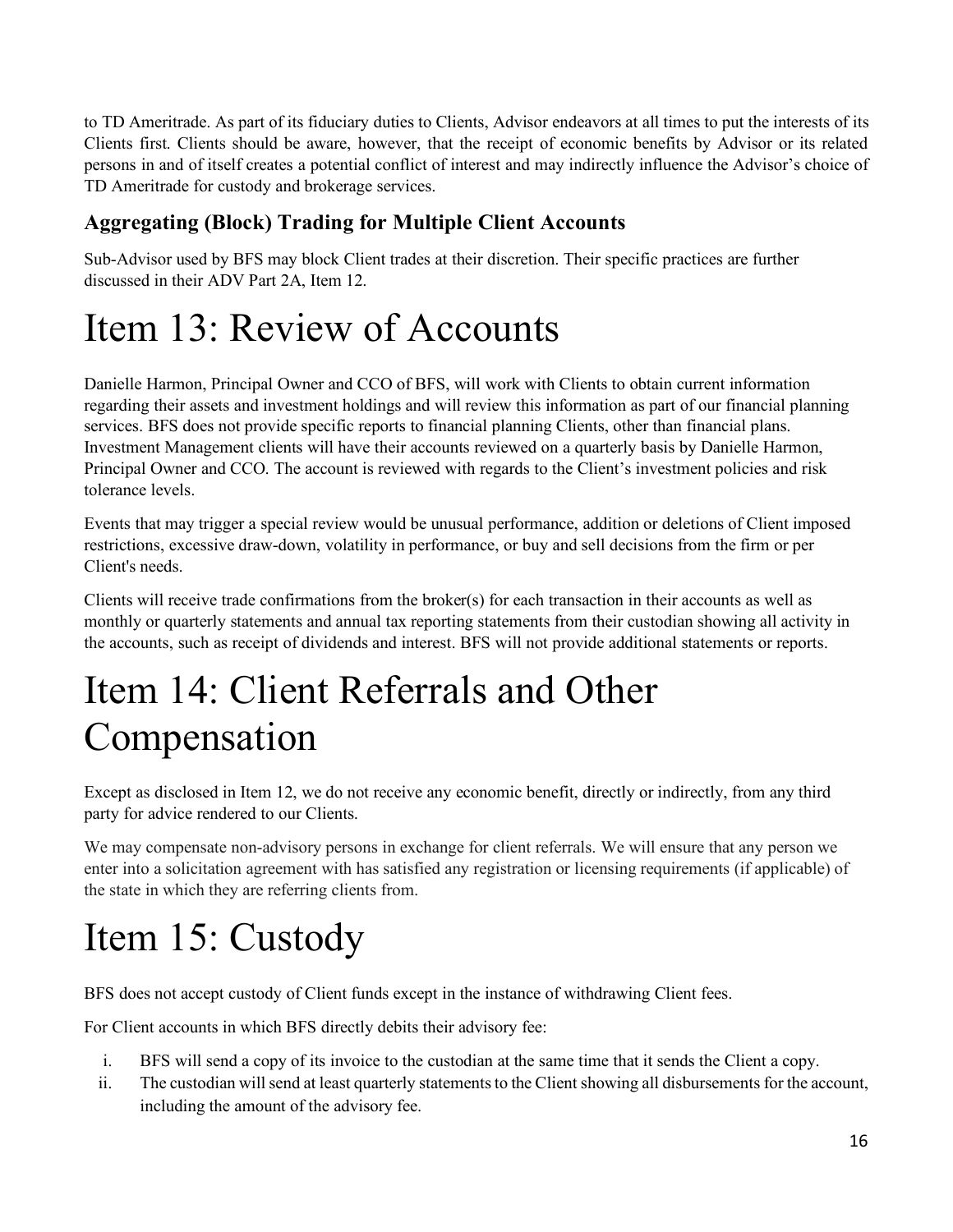iii. The Client will provide written authorization to BFS, permitting them to be paid directly for their accounts held by the custodian.

Clients should receive at least quarterly statements from the broker-dealer, bank or other qualified custodian that holds and maintains Client's investment assets. We urge you to carefully review such statements and compare such official custodial records to the account statements or reports that we may provide to you. Our statements or reports may vary from custodial statements based on accounting procedures, reporting dates, or valuation methodologies of certain securities.

# <span id="page-16-0"></span>Item 16: Investment Discretion

For Clients participating in our Investment Management service using First Ascent Asset Management as a Sub-Advisor, BFS will have the discretion to facilitate the selection of, and changes to, the Client's portfolio allocation at First Ascent Asset Management. First Ascent Asset Management provides software tools for advisors to facilitate the purchase and sale of securities in the Client's accounts, including the amounts of securities to be bought and sold to align with the Client's goals and risk tolerance. The advisor will leverage the clients goals and risk tolerance data provided in the First Ascent Asset Management platform to select the appropriate asset allocation breakdown for the client.

BFS may also accept non-discretionary authority over the Client's account(s). In a nondiscretionary relationship, BFS will need prior client approval before placing trades on behalf of the Client.

# <span id="page-16-1"></span>Item 17: Voting Client Securities

We do not vote Client proxies. Therefore, Clients maintain exclusive responsibility for: (1) voting proxies, and (2) acting on corporate actions pertaining to the Client's investment assets. The Client shall instruct the Client's qualified custodian to forward to the Client copies of all proxies and shareholder communications relating to the Client's investment assets. If the Client would like our opinion on a particular proxy vote, they may contact us at the number listed on the cover of this brochure.

In most cases, you will receive proxy materials directly from the account custodian. However, in the event we were to receive any written or electronic proxy materials, we would forward them directly to you by mail, unless you have authorized our firm to contact you by electronic mail, in which case, we would forward you any electronic solicitation to vote proxies.

### <span id="page-16-2"></span>Item 18: Financial Information

Registered Investment Advisers are required in this Item to provide you with certain financial information or disclosures about our financial condition. We have no financial commitment that impairs our ability to meet contractual and fiduciary commitments to Clients, and we have not been the subject of a bankruptcy proceeding.

We do not have custody of Client funds or securities or require or solicit prepayment of more than \$500 in fees per Client six months in advance.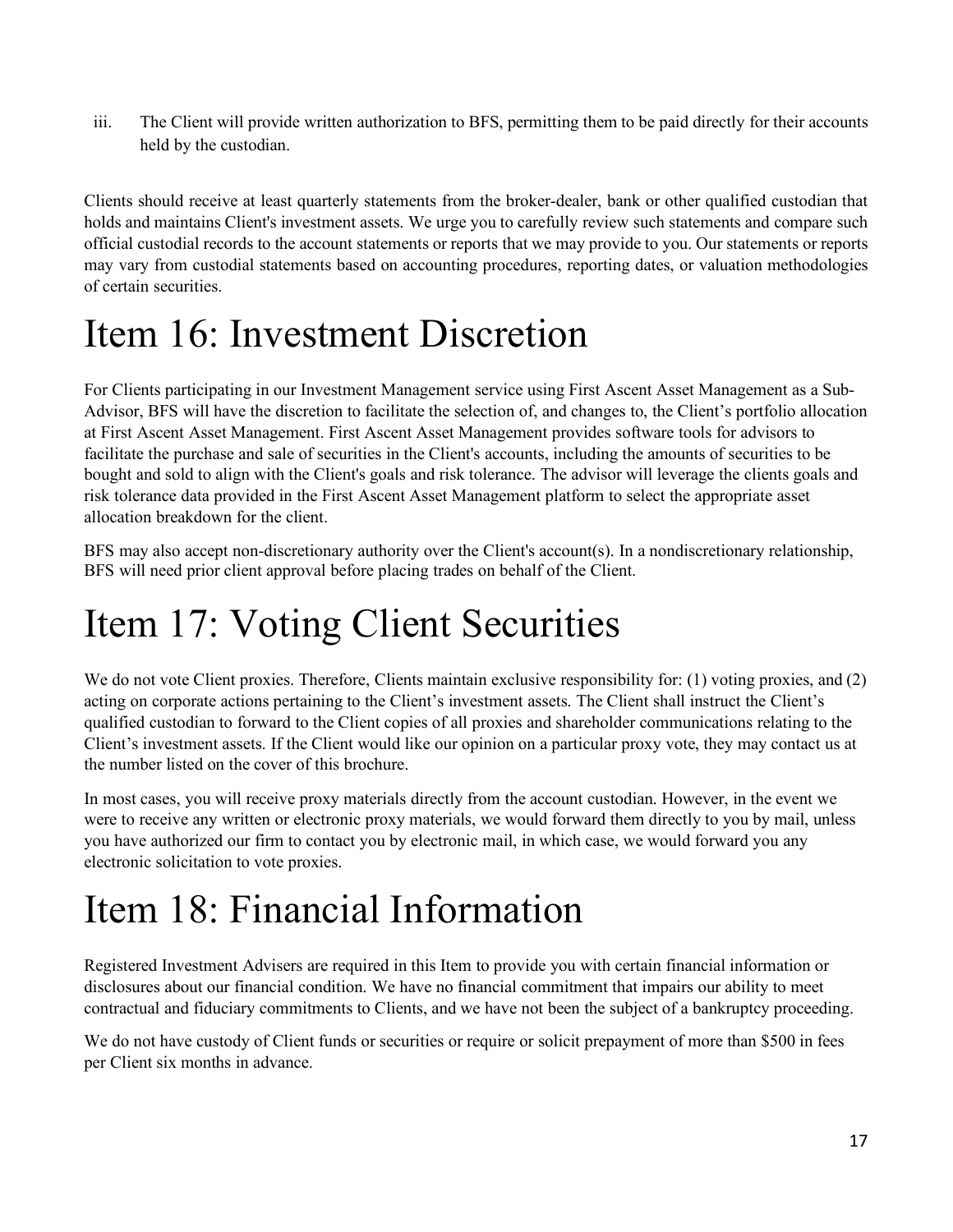# <span id="page-17-0"></span>Item 19: Requirements for State-Registered Advisers

### **Danielle Harmon**

Born: 1983

### **Educational Background**

• 2006 – BS in Finance, Oral Roberts University

### **Business Experience**

- 05/2020 Present, Boundless Financial Services, LLC, Principal Owner and CCO
- $9/2021 11/2021$ , Financial planner for Blend Financial, Inc. dba Origin Financial or Blend Financial, Inc. dba Origin Insurance Services ("Origin Financial") (CRD#305353).
- 11/2018 05/2020, Clark Asset Management, Associate Advisor
- $06/2014 10/2018$ , Unemployed, Stay at home parent
- $01/2013 05/2014$ , Ballentine Capital, Paraplanner
- 05/2012 12/2012, Capital Design Partners, Investment Support Specialist
- 02/2009 05/2012, Fintrust Capital Advisors (formerly: Elliott Davis Investment Advisors), Paraplanner, Managed Accounts Trader
- 08/2006 08/2008, Raymond James (formerly: Morgan Keegan & Co), Inc, Associate Vice President

### **Professional Designations, Licensing & Exams**

**CFP**® **(Certified Financial Planner):** The CERTIFIED FINANCIAL PLANNER™, CFP® and federally registered CFP (with flame design) marks (collectively, the "CFP® marks") are professional certification marks granted in the United States by Certified Financial Planner Board of Standards, Inc. ("CFP Board").

The CFP® certification is a voluntary certification; no federal or state law or regulation requires financial planners to hold CFP® certification. It is recognized in the United States and a number of other countries for its (1) high standard of professional education; (2) stringent code of conduct and standards of practice; and (3) ethical requirements that govern professional engagements with Clients. Currently, more than 71,000 individuals have obtained CFP® certification in the United States.

To attain the right to use the CFP® marks, an individual must satisfactorily fulfill the following requirements:

- Education Complete an advanced college-level course of study addressing the financial planning subject areas that CFP Board's studies have determined as necessary for the competent and professional delivery of financial planning services, and attain a Bachelor's Degree from a regionally accredited United States college or university (or its equivalent from a foreign university). CFP Board's financial planning subject areas include insurance planning and risk management, employee benefits planning, investment planning, income tax planning, retirement planning, and estate planning;
- Examination Pass the comprehensive CFP® Certification Examination. The examination includes case studies and Client scenarios designed to test one's ability to correctly diagnose financial planning issues and apply one's knowledge of financial planning to real-world circumstances;